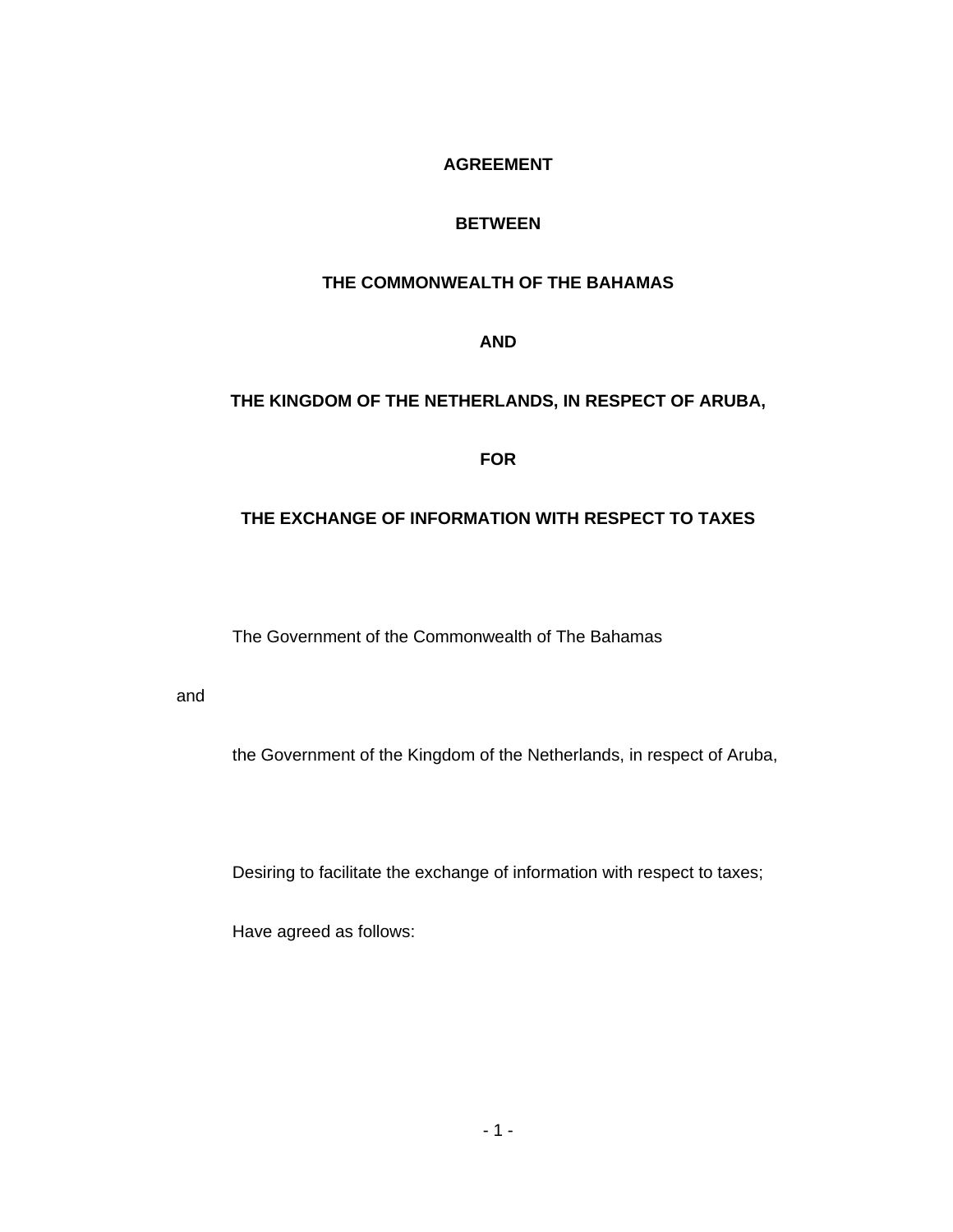# *Article 1 Object and Scope of the Agreement*

1. The competent authorities of the Contracting Parties shall provide assistance through exchange of information that is foreseeably relevant to the administration and enforcement of the domestic laws in the Contracting Parties concerning taxes covered by this Agreement. Such information shall include information that is foreseeably relevant to the determination, assessment and collection of such taxes, the recovery and enforcement of tax claims, or the investigation or prosecution of tax matters. Information shall be exchanged in accordance with the provisions of this Agreement and shall be treated as confidential in the manner provided in Article 8.

2. The rights and safeguards secured to persons by the laws or administrative practice of the requested Party remain applicable to the extent that they do not unduly prevent or delay effective exchange of information.

3. As regards the Kingdom of the Netherlands, this Agreement shall apply only to Aruba.

### *Article 2*

#### *Jurisdiction*

A requested Party is not obligated to provide information which is neither held by its authorities nor in the possession or control of persons who are within its territorial jurisdiction.

### *Article 3*

### *Taxes Covered*

1. The taxes which are the subject of this Agreement are existing taxes of every kind and description.

 $-2-$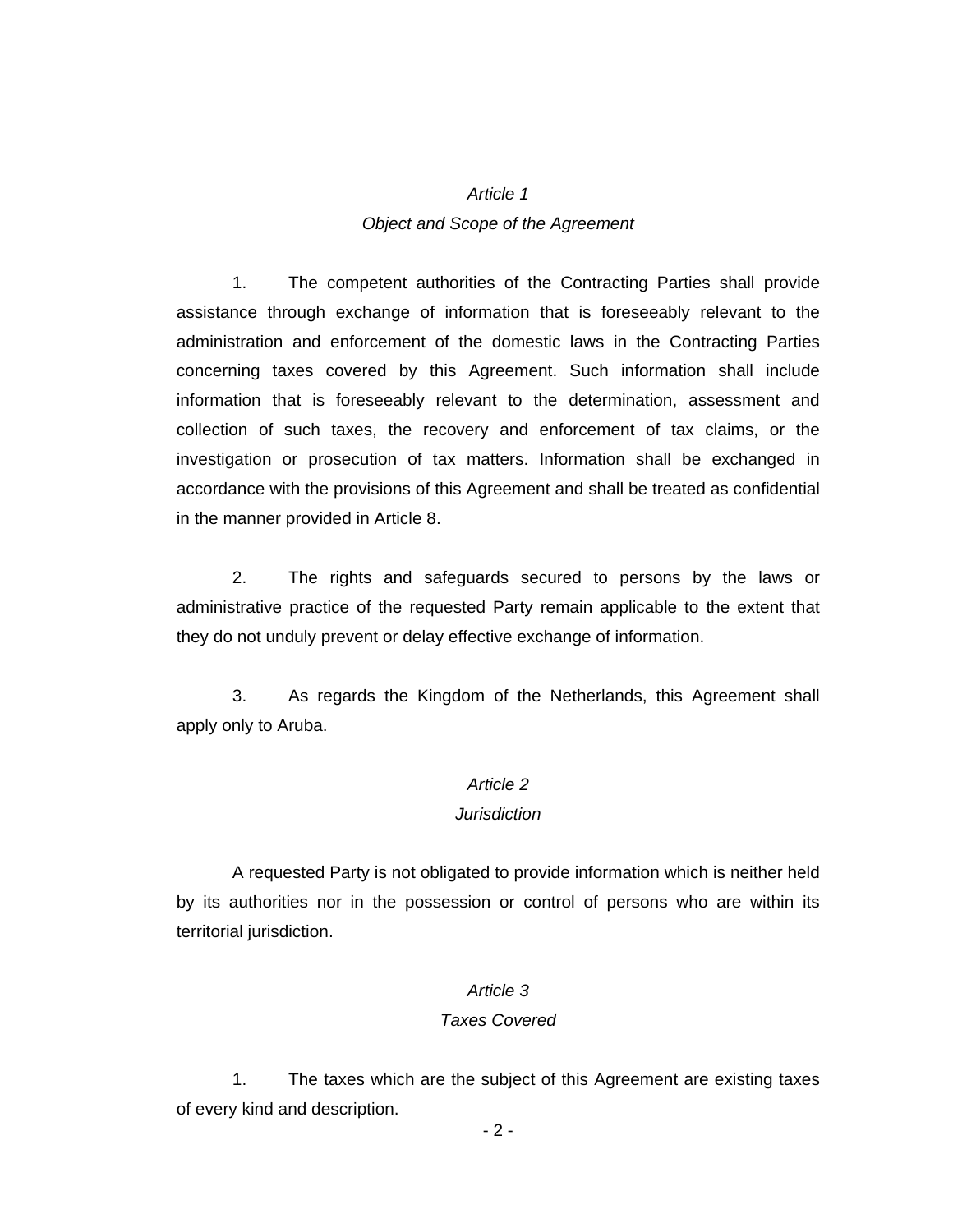2. This Agreement shall also apply to any identical taxes imposed after the date of signature of the Agreement in addition to or in place of the existing taxes. This Agreement shall also apply to any substantially similar taxes imposed after the date of signature of the Agreement in addition to or in place of the existing taxes if the competent authorities of the Contracting Parties so agree. Furthermore, the taxes covered may be expanded or modified by mutual agreement of the Contracting Parties in the form of an exchange of letters. The competent authorities of the Contracting Parties shall notify each other of any substantial changes to the taxation and related information gathering measures covered by the Agreement within a reasonable time.

# *Article 4*

### *Definitions*

- 1. For the purposes of this Agreement, unless otherwise defined:
	- a) the term "Contracting Party" means The Bahamas or the Kingdom of the Netherlands, in respect of Aruba, as the context requires;
	- b) the term "competent authority" means:
		- i) in the case of The Bahamas, the Minister of Finance or the Minister's duly authorised delegate;
		- ii) in the case of Aruba, the Minister in charge of Finance or an authorised representative of the Minister;
	- c) the term "The Bahamas" means the Commonwealth of The Bahamas, encompassing the land, the territorial waters, and in accordance with international law and the laws of The Bahamas any area outside the territorial waters inclusive of the exclusive economic zone and the seabed and subsoil over which The Bahamas exercises jurisdiction and sovereign rights for the purpose of exploration, exploitation and conservation of natural resources;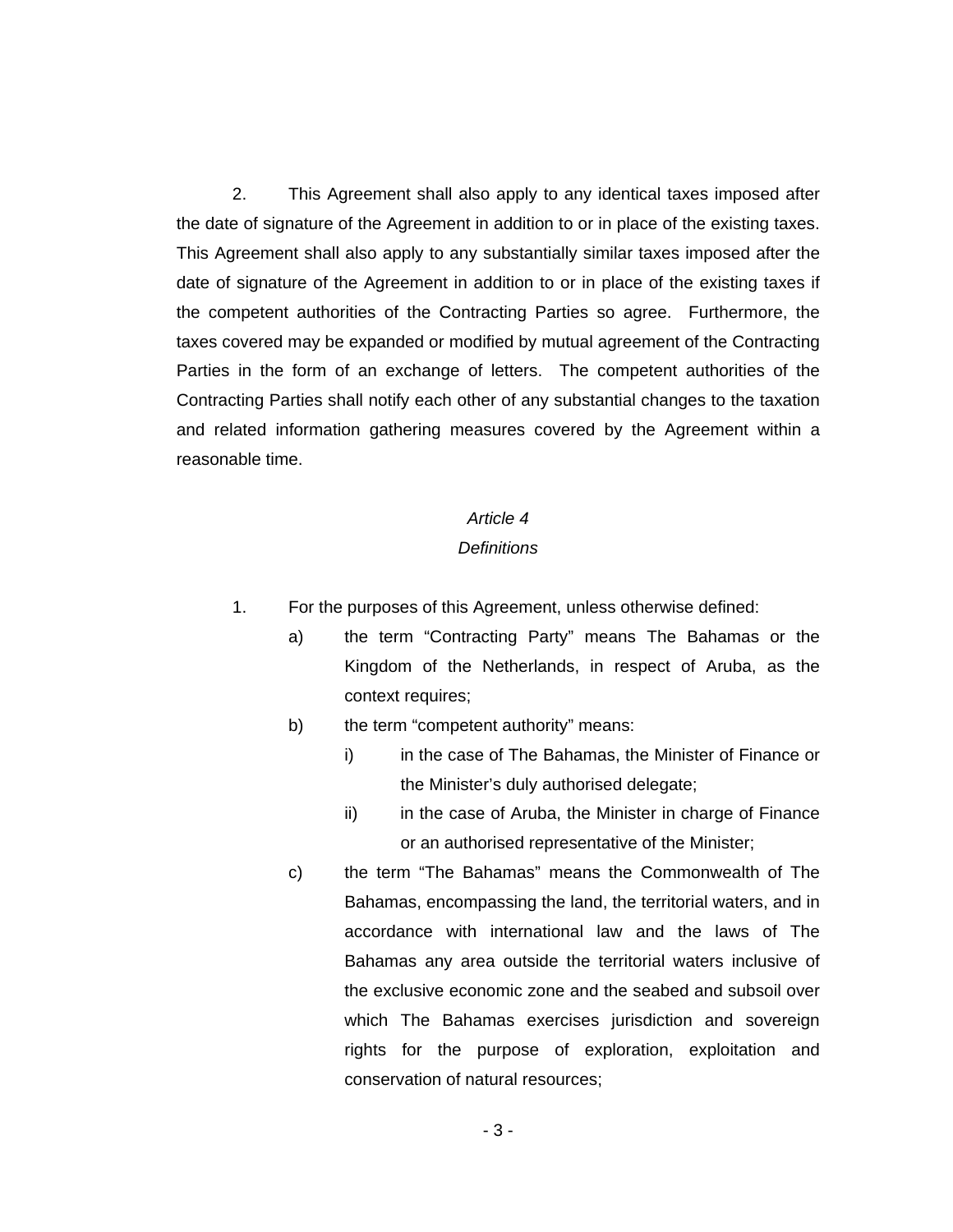- d) the term "Aruba" means that part of the Kingdom of the Netherlands that is situated in the Caribbean area and consisting of the Island of Aruba;
- e) the term "person" includes an individual, a company, a trust, a partnership and any other body of persons;
- f) the term "company" means any body corporate or any entity that is treated as a body corporate for tax purposes;
- g) the term "publicly traded company" means any company whose principal class of shares is listed on a recognised stock exchange provided its listed shares can be readily purchased and sold by the public. Shares can be purchased or sold "by the public" if the purchase or sale of shares is not implicitly or explicitly restricted to a limited group of investors;
- h) the term "principal class of shares" means the class or classes of shares representing a majority of the voting power and value of the company;
- i) the term "recognised stock exchange" means any stock exchange agreed upon by the competent authorities of the Contracting Parties;
- j) the term "collective investment fund or scheme" means any pooled investment vehicle, irrespective of legal form. The term "public collective investment fund or scheme" means any collective investment fund or scheme provided the units, shares or other interests in the fund or scheme can be readily purchased, sold or redeemed by the public. Units, shares or other interests in the fund or scheme can be readily purchased, sold or redeemed "by the public" if the purchase, sale or redemption is not implicitly or explicitly restricted to a limited group of investors;
- k) the term "tax" means any tax to which the Agreement applies;
- l) the term "applicant Party" means the Contracting Party requesting information;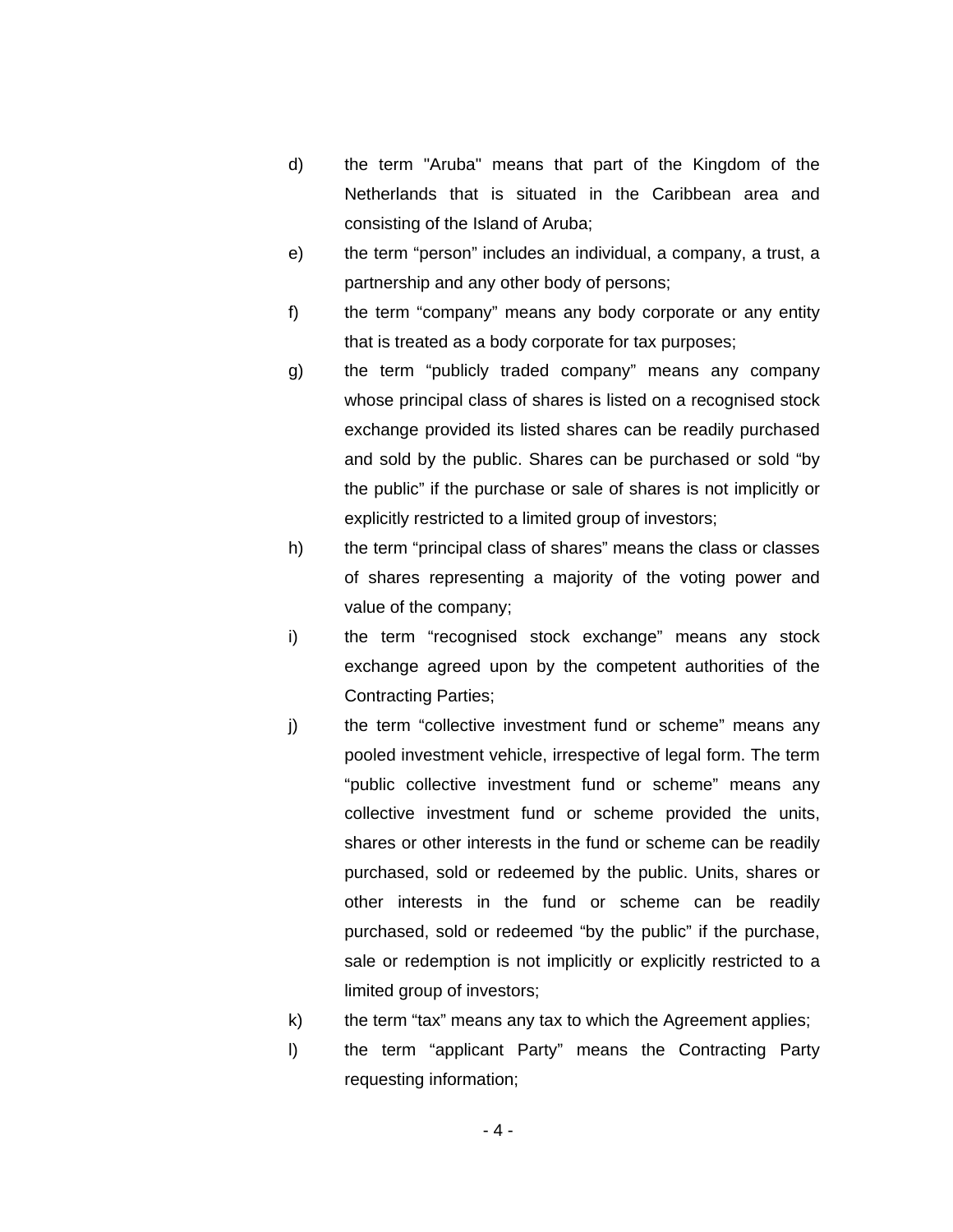- m) the term "requested Party" means the Contracting Party requested to provide information;
- n) the term "information gathering measures" means laws and administrative or judicial procedures that enable a Contracting Party to obtain and provide the requested information; and
- o) the term "information" means any fact, statement or record in any form whatever.

2. As regards the application of this Agreement at any time by a Contracting Party, any term not defined therein shall, unless the context otherwise requires, have the meaning that it has at that time under the law of that Contracting Party, any meaning under the applicable tax laws of that Contracting Party prevailing over a meaning given to the term under other laws of that Contracting Party.

# *Article 5 Exchange of Information Upon Request*

1. The competent authority of the requested Party shall provide upon request information for the purposes referred to in Article 1. Such information shall be exchanged without regard to whether the conduct being investigated would constitute a crime under the laws of the requested Party if such conduct occurred in the territory of the requested Party.

2. If the information in the possession of the competent authority of the requested Party is not sufficient to enable it to comply with the request for information, the requested Party shall use all relevant information gathering measures to provide the applicant Party with the information requested, notwithstanding that the requested Party may not need such information for its own tax purposes.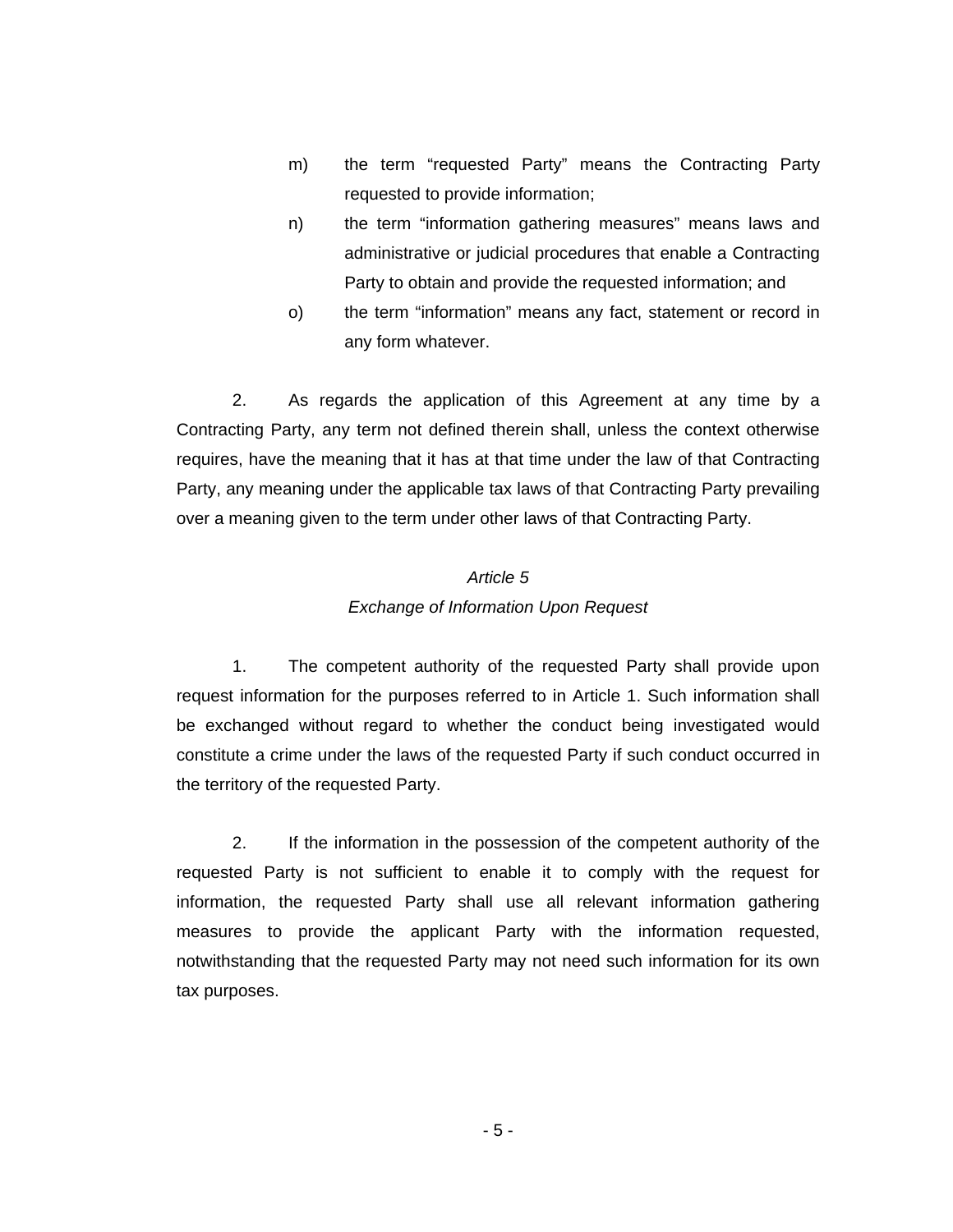3. If specifically requested by the competent authority of an applicant Party, the competent authority of the requested Party shall provide information under this Article, to the extent allowable under its domestic laws, in the form of depositions of witnesses and authenticated copies of original records.

4. Each Contracting Party shall ensure that its competent authority for the purposes specified in Article 1 of the Agreement, has the authority to obtain and provide upon request:

- a) information held by banks, other financial institutions, and any person acting in an agency or fiduciary capacity including nominees and trustees;
- b) information regarding the ownership of companies, partnerships, trusts, foundations, "Anstalten" and other persons, including, within the constraints of Article 2, ownership information on all such persons in an ownership chain; in the case of trusts, information on settlors, trustees and beneficiaries; and in the case of foundations, information on founders, members of the foundation council and beneficiaries. This Agreement does not create an obligation on the Contracting Parties to obtain or provide ownership information with respect to publicly traded companies or public collective investment funds or schemes unless such information can be obtained without giving rise to disproportionate difficulties.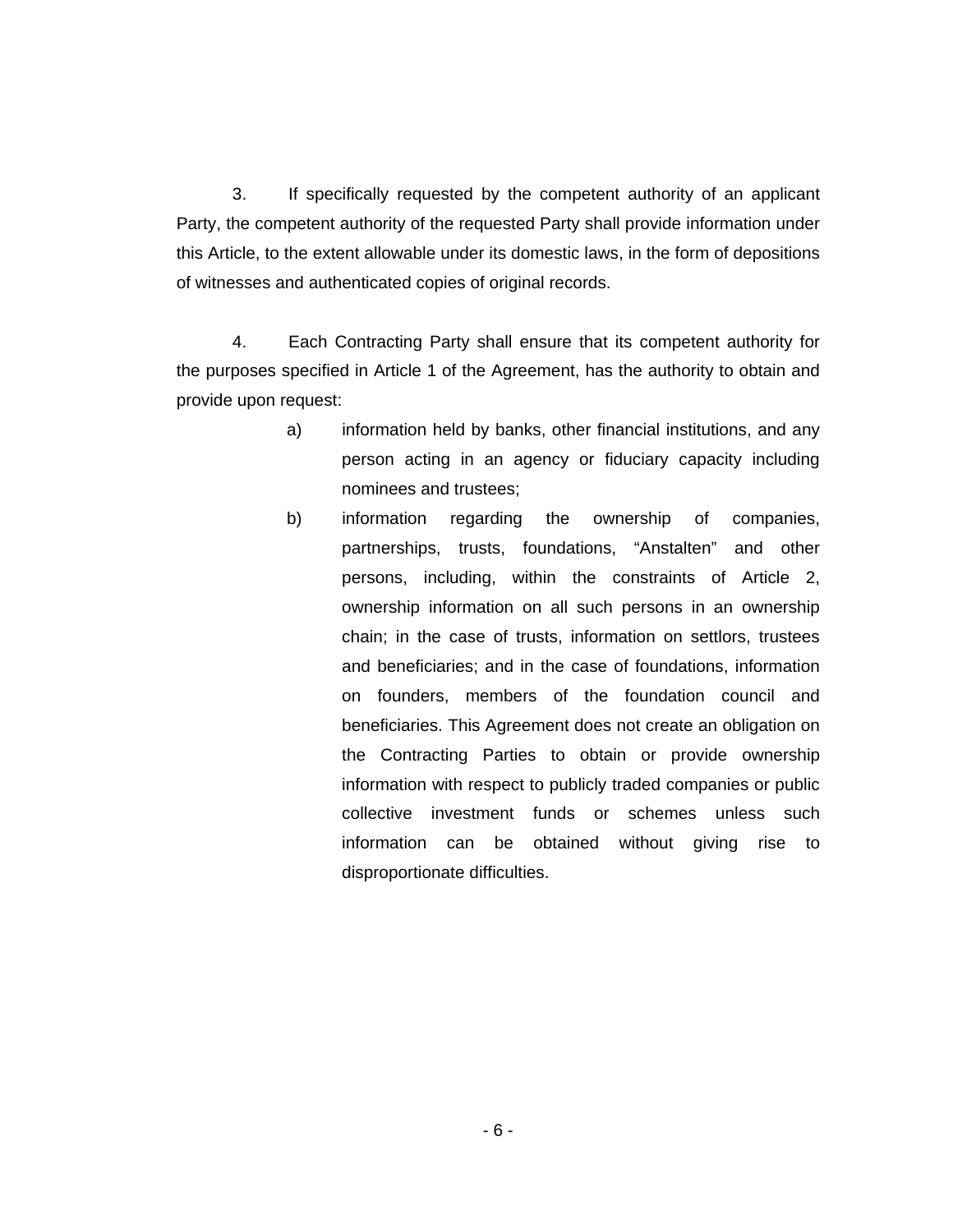5. The competent authority of the applicant Party shall provide the following information to the competent authority of the requested Party when making a request for information under the Agreement to demonstrate the foreseeable relevance of the information to the request:

- a) the identity of the person under examination or investigation;
- b) a statement of the information sought including its nature and the form in which the applicant Party wishes to receive the information from the requested Party;
- c) the tax purpose for which the information is sought;
- d) the grounds for believing that the information requested is held in the territory of the requested Party or is in the possession or control of a person within the jurisdiction of the requested Party;
- e) to the extent known, the name and address of any person believed to be in possession of the requested information;
- f) a statement that the request is in conformity with the law and administrative practices of the applicant Party, that if the requested information was within the jurisdiction of the applicant Party then the competent authority of the applicant Party would be able to obtain the information under the laws of the applicant Party or in the normal course of administrative practice and that it is in conformity with this Agreement; and
- g) a statement that the applicant Party has pursued all means available in its own territory to obtain the information, except those that would give rise to disproportionate difficulties.

6. The competent authority of the requested Party shall acknowledge receipt of the request to the competent authority of the applicant Party, shall advise if there are any unexpected delays in obtaining the requested information, and shall use its best endeavours to forward the requested information to the applicant Party with the least possible delay**.**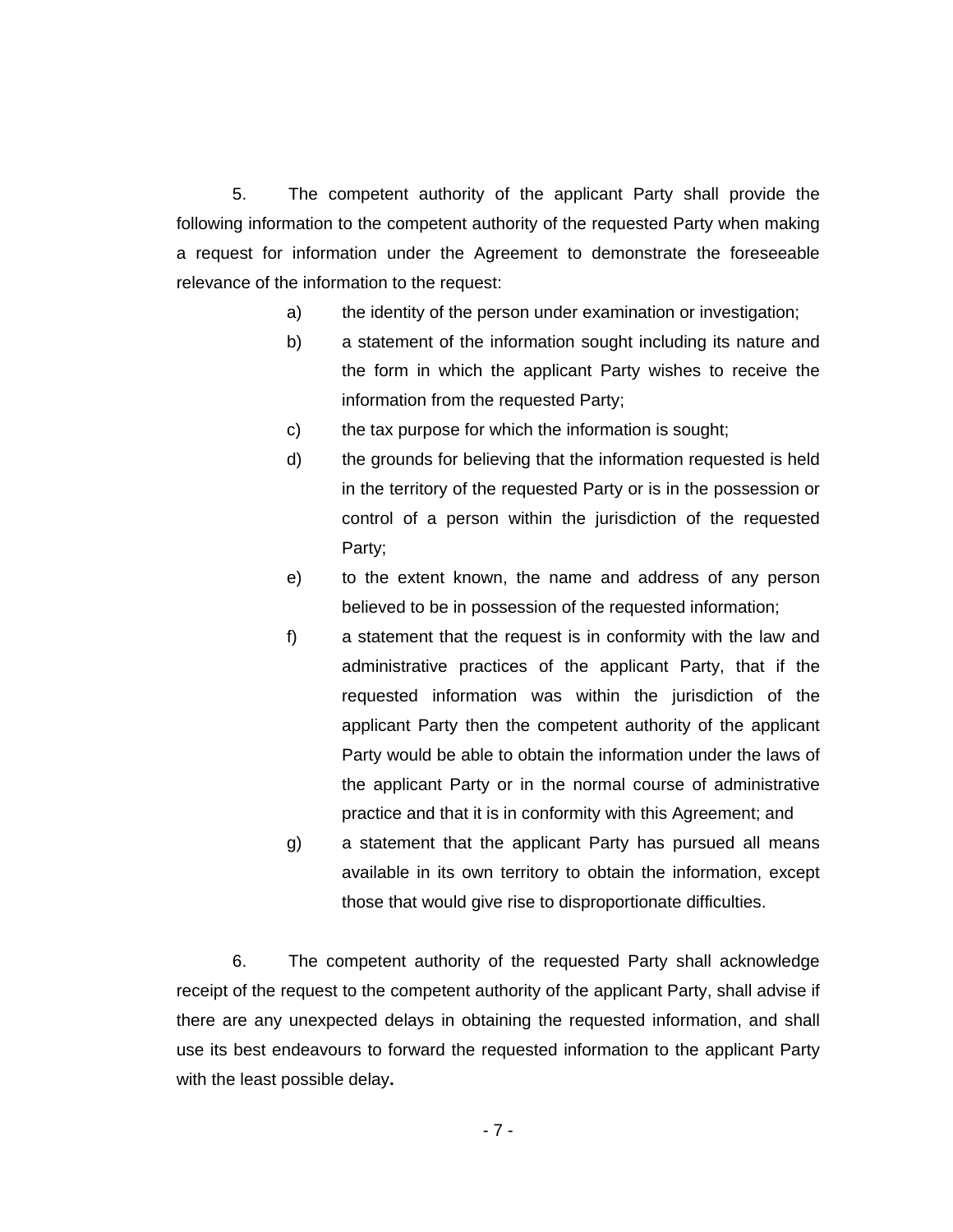# *Article 6 Tax Examinations Abroad*

1. A Contracting Party may allow, to the extent permitted under its domestic laws, representatives of the competent authority of the other Contracting Party to enter the territory of the first-mentioned Contracting Party to interview individuals and examine records with the written consent of the persons concerned. The competent authority of the second-mentioned Contracting Party shall notify the competent authority of the first-mentioned Contracting Party of the time and place of the meeting with the individuals concerned.

2. At the request of the competent authority of one Contracting Party, the competent authority of the other Contracting Party may allow representatives of the competent authority of the first-mentioned Contracting Party to be present at the appropriate part of a tax examination in the territory of the second-mentioned Contracting Party.

3. If the request referred to in paragraph 2 is acceded to, the competent authority of the Contracting Party conducting the examination shall, as soon as possible, notify the competent authority of the other Contracting Party about the time and place of the examination, the authority or official designated to carry out the examination and the procedures and conditions required by the first-mentioned Contracting Party for the conduct of the examination. All decisions with respect to the conduct of the tax examination shall be made by the Contracting Party conducting the examination.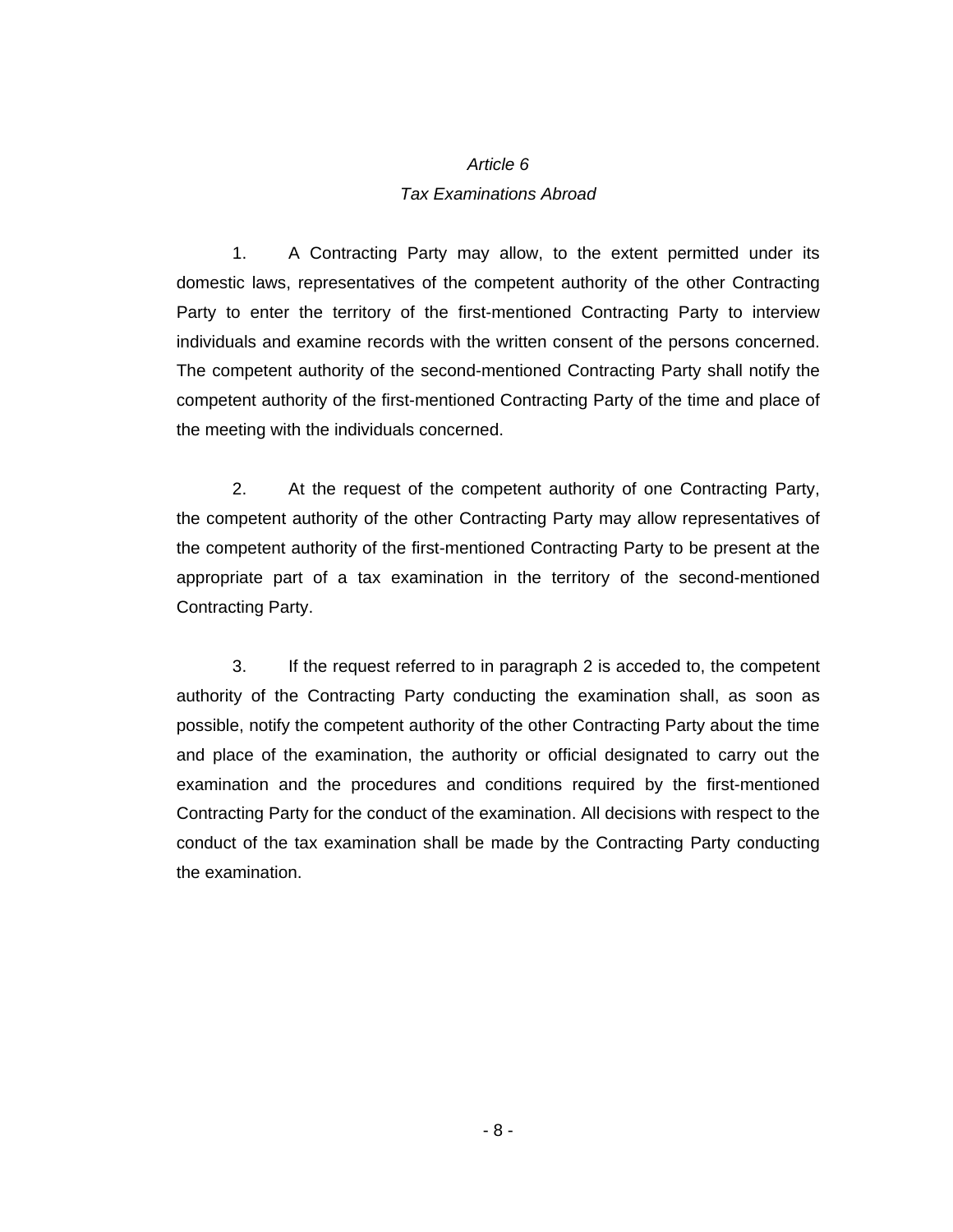# *Article 7 Possibility of Declining a Request*

1. The requested Party shall not be required to obtain or provide information that the applicant Party would not be able to obtain under its own laws for purposes of the administration or enforcement of its own tax laws. The competent authority of the requested Party may decline to assist where the request is not made in conformity with this Agreement.

2. The provisions of this Agreement shall not impose on a Contracting Party the obligation to supply information subject to legal privilege or to supply information which would disclose any trade, business, industrial, commercial or professional secret or trade process. Notwithstanding the foregoing, information of the type referred to in Article 5, paragraph 4 shall not be treated as such a secret or trade process merely because it meets the criteria in that paragraph.

3. The requested Party may decline a request for information if the disclosure of the information would be contrary to public policy (*ordre public*).

4. A request for information shall not be refused on the ground that the tax claim giving rise to the request is disputed.

5. The requested Party may decline a request for information if the information is requested by the applicant Party to administer or enforce a provision of the tax law of the applicant Party, or any requirement connected therewith, which discriminates against a national of the requested Party as compared with a national of the applicant Party in the same circumstances.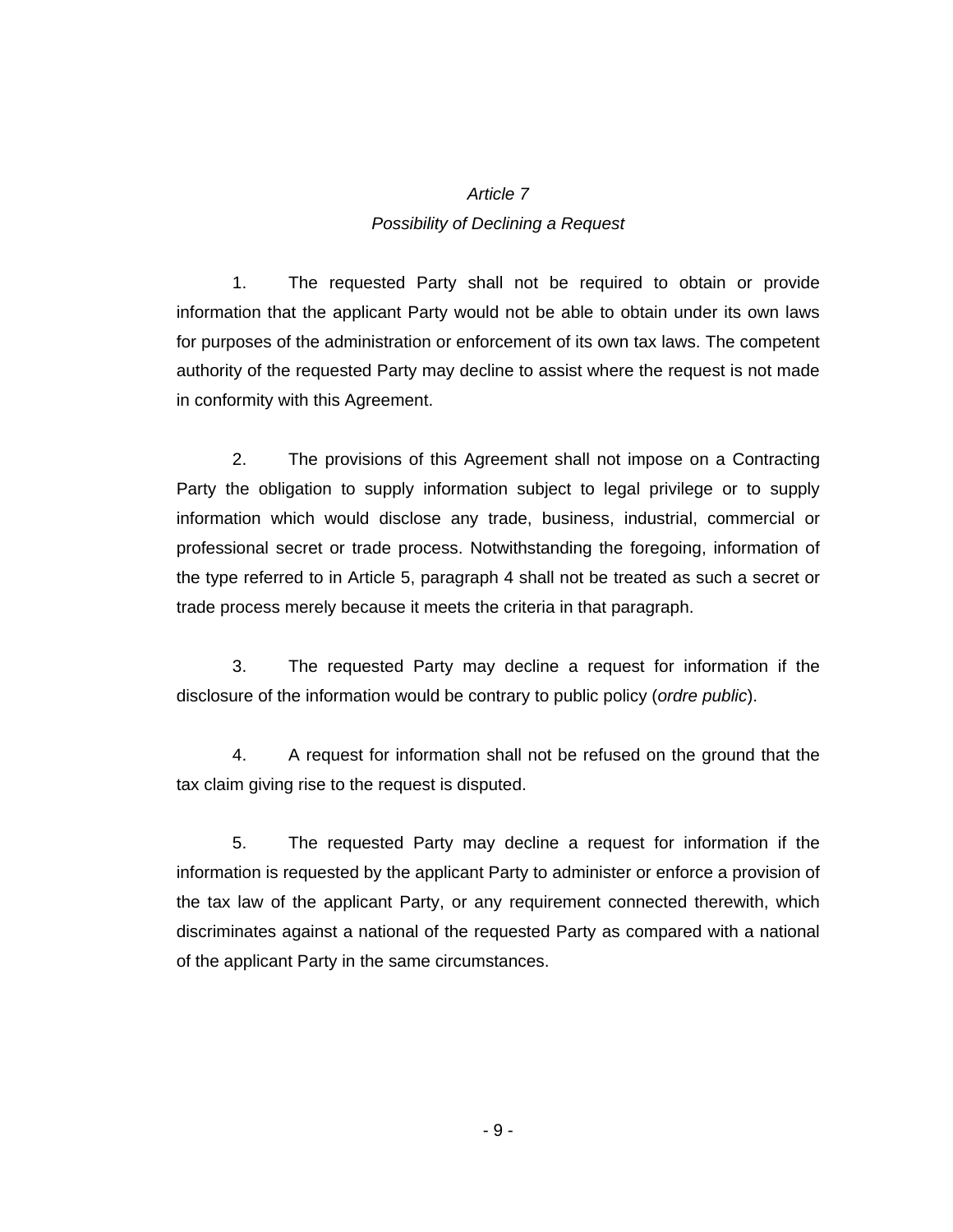# *Article 8*

### *Confidentiality*

Any information received by a Contracting Party under this Agreement shall be treated as confidential and may be disclosed only to persons or authorities (including courts and administrative bodies) in the jurisdiction of the Contracting Party concerned with the assessment or collection of, the enforcement or prosecution in respect of, or the determination of appeals in relation to, the taxes covered by this Agreement. Such persons or authorities shall use such information only for such purposes. They may disclose the information in public court proceedings or in judicial decisions. The information may not otherwise be disclosed to any other person or entity or authority or any other jurisdiction without the express written consent of the competent authority of the requested Party.

#### *Article 9*

### *Costs*

Unless the competent authorities of the Contracting Parties otherwise agree, ordinary costs incurred in providing assistance shall be borne by the requested Party, and extraordinary costs incurred in providing assistance (including reasonable costs of engaging external advisors in connection with litigation or otherwise) shall be borne by the applicant Party. At the request of either Contracting Party, the competent authorities shall consult as necessary with regard to this Article, and in particular the competent authority of the requested Party shall consult with the competent authority of the applicant Party in advance if the costs of providing information with respect to a specific request are expected to be extraordinary.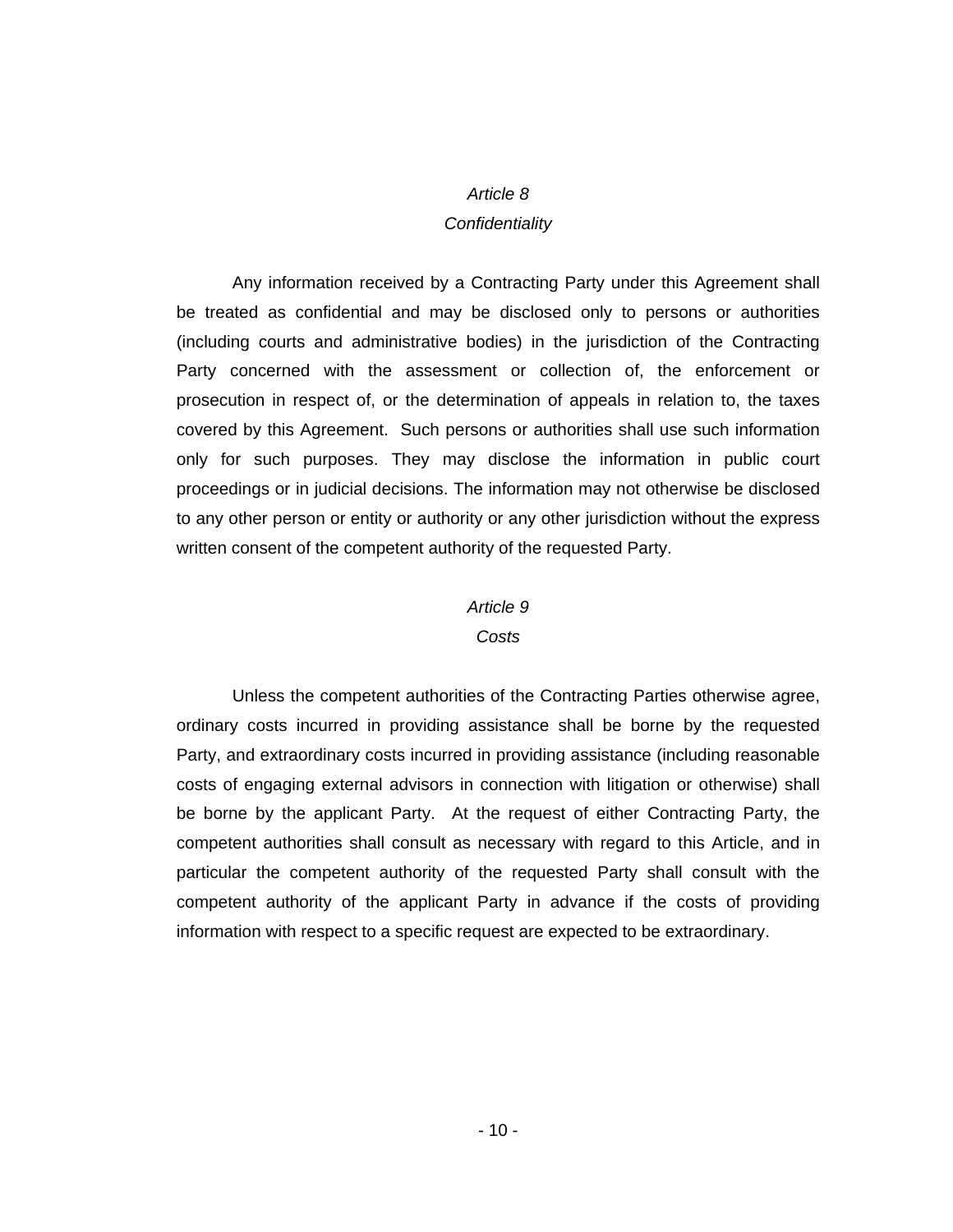# *Article 10 Implementation Legislation*

The Contracting Parties shall enact any legislation necessary to comply with, and give effect to, the terms of the Agreement.

# *Article 11*

### *Language*

Requests for assistance and answers thereto shall be drawn up in the English language.

### *Article 12*

### *Mutual Agreement Procedure*

1. Where difficulties or doubts arise between the Contracting Parties regarding the implementation or interpretation of the Agreement, the competent authorities shall endeavour to resolve the matter by mutual agreement.

2. In addition to the agreements referred to in paragraph 1, the competent authorities of the Contracting Parties may mutually agree on the procedures to be used under Articles 5 and 6.

3. The competent authorities of the Contracting Parties may communicate with each other directly for purposes of reaching agreement under this Article.

4. The Contracting Parties may also agree on other forms of dispute resolution.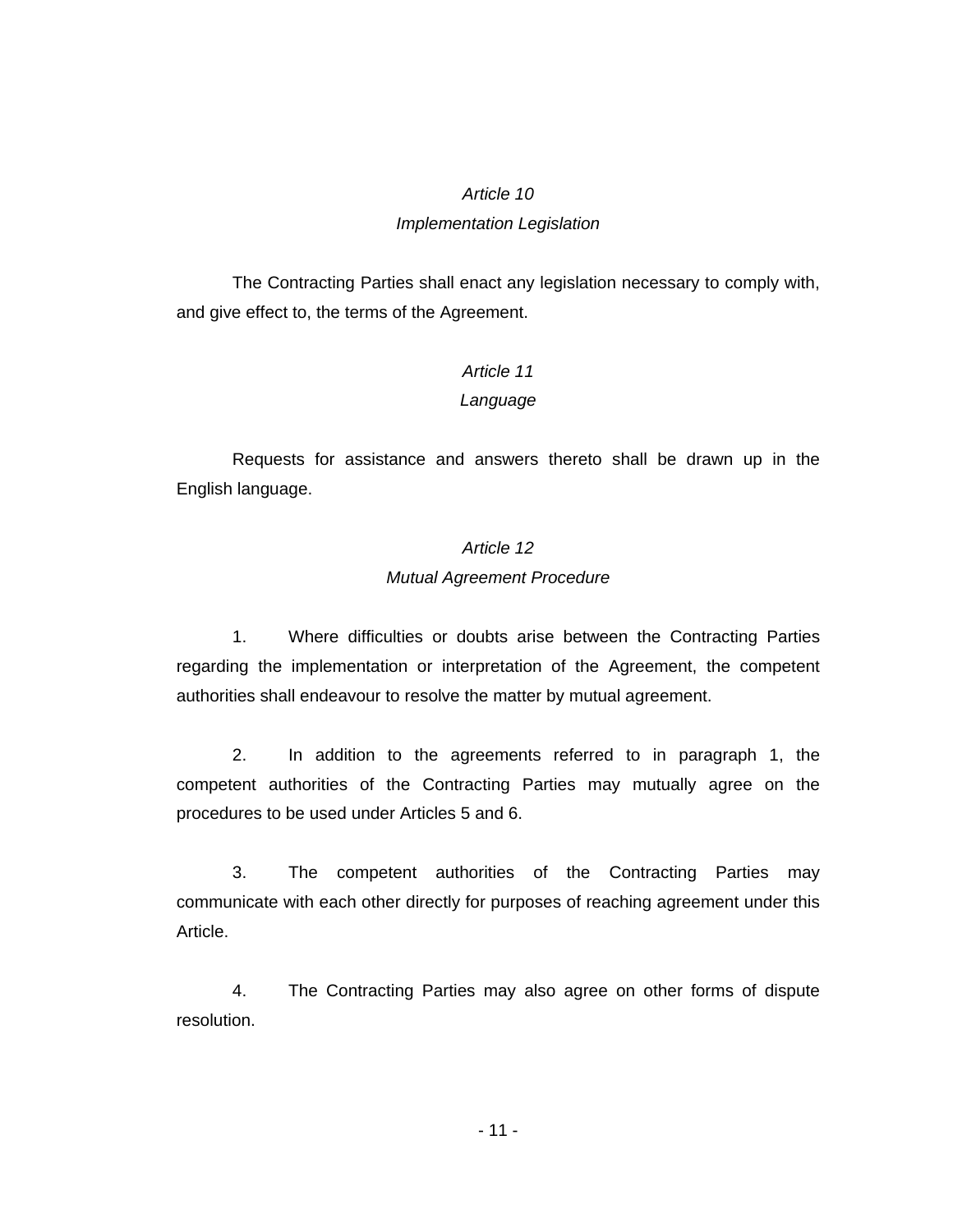### *Article 13*

### *Entry into Force*

1. The Contracting Parties shall notify each other in writing through diplomatic channels of the completion of their constitutional and legal procedures for the entry into force of this Agreement.

2. This Agreement shall enter into force on the first day of the second month following the last such notification. Upon entry into force, it shall have effect:

- a) for tax matters involving intentional conduct which is liable to prosecution under the criminal laws of the applicant Party (irrespective of whether contained in the tax laws, the criminal code or other statutes), on that date, but only in respect of taxable periods beginning on or after that date, or where there is no taxable period, for all charges to tax arising on or after that date; and
- b) for all other matters covered in Article 1, on that date, but only in respect of taxable periods beginning on or after that date, or where there is no taxable period, all charges to tax arising on or after that date.

## *Article 14*

### *Termination*

1. Either Contracting Party may terminate the Agreement by serving a notice of termination through diplomatic channels to the other Contracting Party.

2. Such termination shall become effective on the first day of the month following the expiration of a period of six months after the date of receipt of notice of termination by the other Contracting Party.